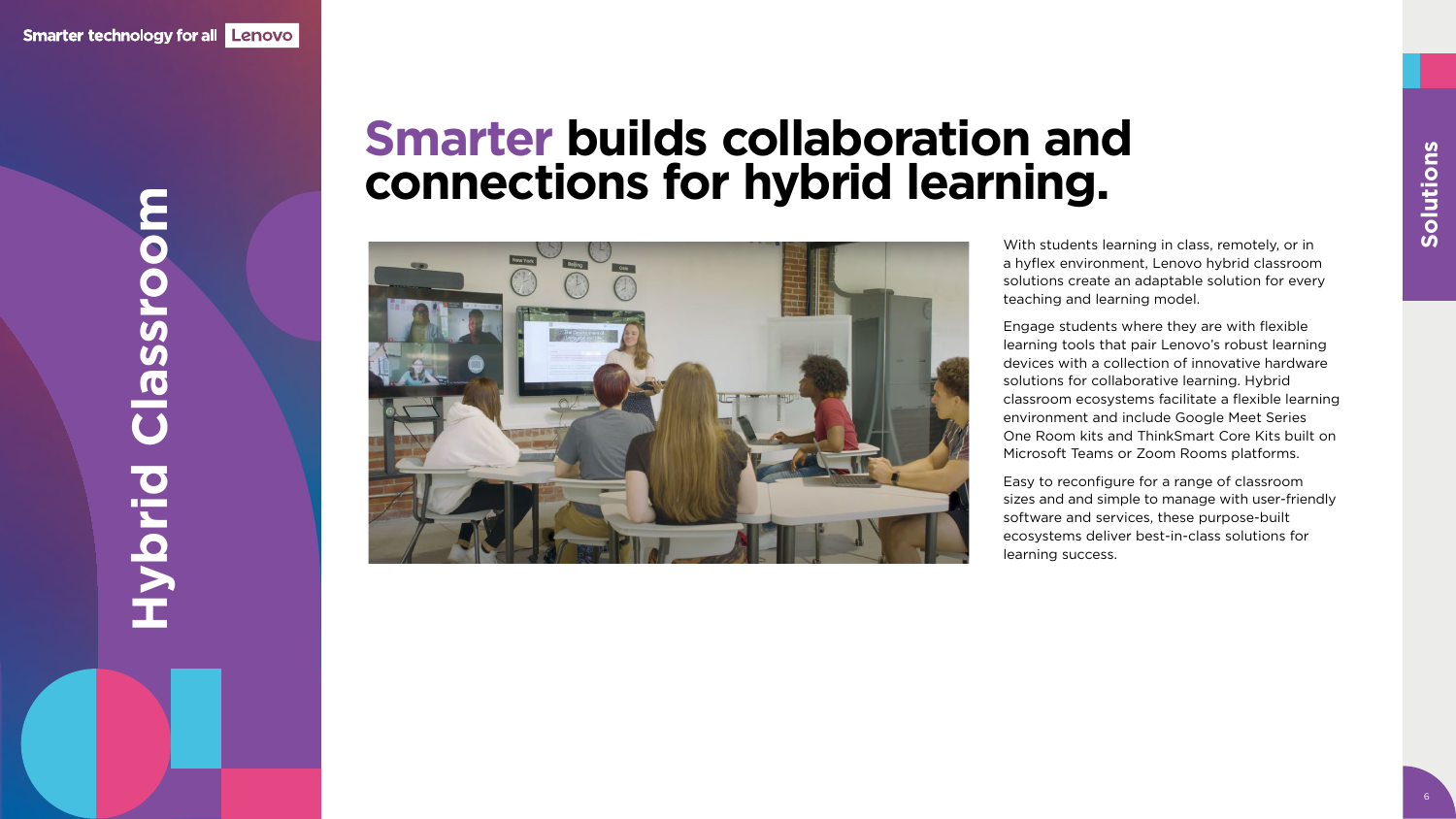Building a hybrid classroom starts with ThinkSmart Core Kits, an all-in-one meeting room system for Zoom Rooms or Microsoft Teams Rooms that helps students and teachers connect, share, and collaborate seamlessly and securely wherever learning takes place.

In addition to user-friendly features, ThinkSmart Core Kits also include remote manageability capabilities through Lenovo's custom-built ThinkSmart Manager software.\*

# **Hybrid Classroom** OSSFO **PIPIPE**

Each kit comes with ThinkSmart Core, a compute powered by 11th Gen Intel® Core<sup>™</sup> vPro<sup>™</sup> processors with Intel® Iris® X<sup>e</sup> graphics along with the ThinkSmart Controller, a 10.1-inch, 10-point touch HD display with anti-glare and anti-fingerprint coating.

#### **ThinkSmart**

\*ThinkSmart Manager comes preloaded on all ThinkSmart Core devices. ThinkSmart Manager has two levels: Basic and Premium. Premium is included with your ThinkSmart Core purchase for one year. You can choose to continue service for an additional cost.

#### **Lenovo hybrid classroom Empowered by ThinkSmart Core Kits**



7